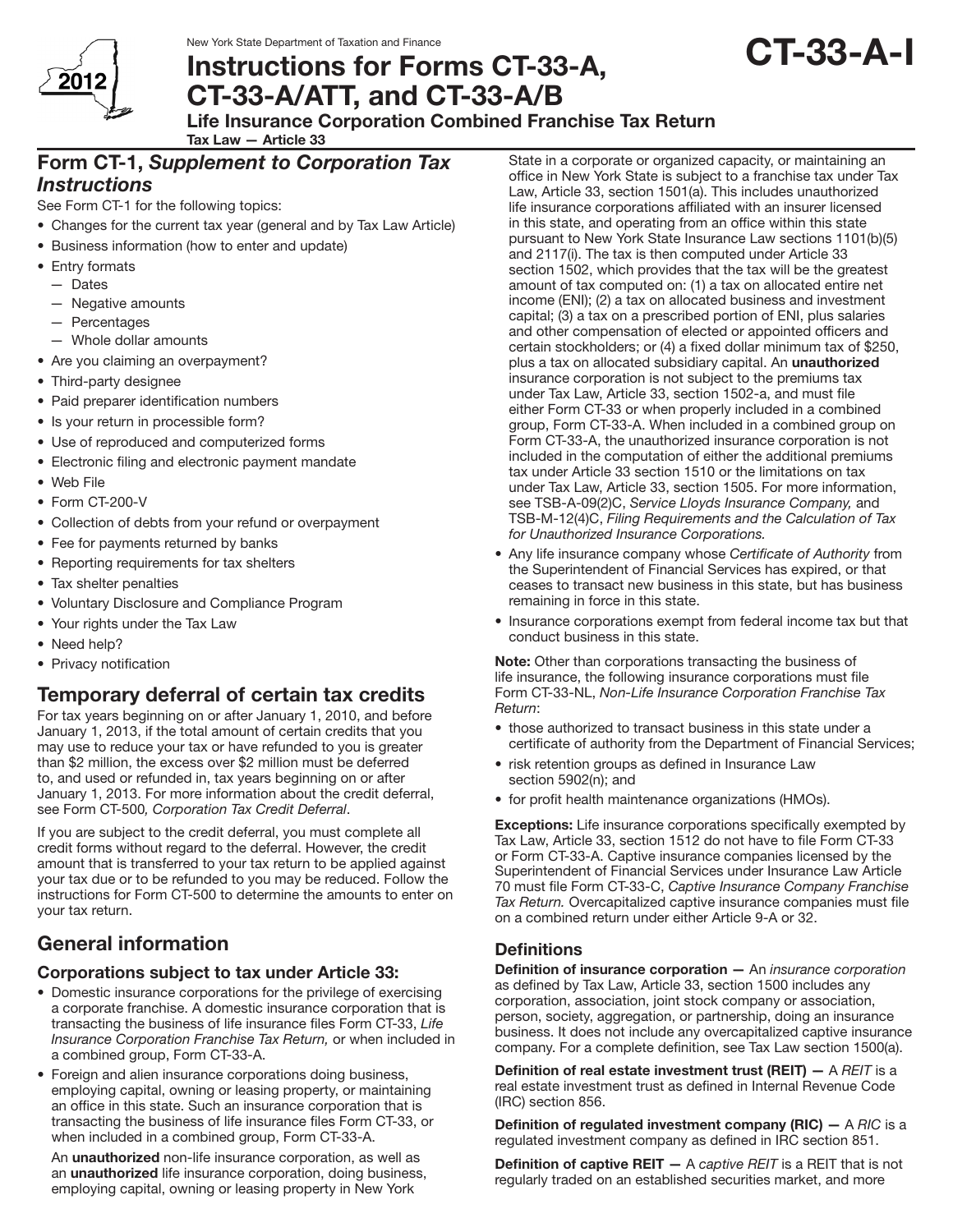#### Page 2 of 12 CT-33-A-I (2012) **General information General information**

than 50% of the voting stock of which is owned or controlled, directly or indirectly, by a single entity treated as an association taxable as a corporation under the IRC that is not exempt from federal income tax and is not a REIT. Any voting stock in a REIT that is held in a segregated asset account of a life insurance corporation (as described in IRC section 817) shall not be taken into account for purposes of determining whether a REIT is a captive REIT.

Any listed Australian property trust or qualified foreign entity that satisfies certain criteria shall not be considered a captive REIT. For more information, see Tax Law, Article 1, section 2.9.

Definition of captive RIC — A *captive RIC* is a RIC (a) that is not regularly traded on an established securities market, and (b) more than 50% of the voting stock of which is owned or controlled, directly or indirectly, by a single corporation that is not exempt from federal income tax and is not a RIC. Any voting stock in a RIC that is held in a segregated asset account of a life insurance corporation (as described in IRC section 817) shall not be taken into account for purposes of determining whether a RIC is a captive RIC.

Definition of closest controlling stockholder — The *closest controlling stockholder* means the corporation that indirectly owns or controls over 50% of the voting stock of a captive REIT or captive RIC, is subject to tax under Tax Law, Article 33, section 1501, or Article 9-A or 32, or required to be included in a combined return or report under Article 33, 9-A, or 32 and is the fewest tiers of corporations away in the ownership structure from the captive REIT or captive RIC. The commissioner is authorized to prescribe by regulation or published guidance the criteria for determining the closest controlling stockholder.

#### Who must file a combined return

A taxpayer must file a combined return with any related corporations if there are substantial intercorporate transactions among the related corporations, regardless of the transfer price for such intercorporate transactions. It is not necessary that there be substantial intercorporate transactions between any one corporation and every other related corporation. However, it is necessary that there be substantial intercorporate transactions between the taxpayer and the related corporation or, collectively, a group of such related corporations.

Examples of *related corporations* include the following:

- The taxpayer owns or controls, either directly or indirectly, 80% or more of the voting capital stock of all the other corporations that are to be included in the combined return.
- 80% or more of the voting capital stock of the taxpayer is owned or controlled, either directly or indirectly, by other corporations that are to be included in the combined return.
- 80% or more of the voting capital stock of the taxpayer and 80% or more of the voting capital stock of the other corporations that are to be included in the combined return are owned or controlled, either directly or indirectly, by the same interests.

To determine if there are substantial intercorporate transactions, the Commissioner of Taxation and Finance considers and evaluates all activities and transactions of the taxpayer and its related corporations. Activities and transactions considered include but are not limited to:

- manufacturing, acquiring goods or property, or performing services, for related corporations;
- selling goods acquired from related corporations;
- financing sales of related corporations;
- performing related customer services using common facilities and employees for related corporations;
- selling policies or contracts of insurance for related corporations;
- reinsuring risk for related corporations;
- collecting premiums or other consideration for any policy or contract of insurance for related corporations;
- incurring expenses that benefit, directly or indirectly, one or more related corporations; and
- transferring assets, including such assets as accounts receivable, patents, or trademarks, from one or more related corporations.

A captive REIT or a captive RIC must be included in a combined return with the corporation that directly owns or controls over 50% of the voting stock of the captive REIT or captive RIC.

If over 50% of the voting stock of a captive REIT or captive RIC is directly owned or controlled by an insurance corporation, other than an insurance company subject to tax under Tax Law section 1502-a, that is subject to tax or required to be included in a combined return under Article 33, then the captive REIT or captive RIC must be included in a combined report or return with such insurance corporation under Article 33. If over 50% of the voting stock of a captive REIT or captive RIC is not directly owned or controlled by an insurance corporation that is subject to tax or required to be included in a combined return under Article 33, then the captive REIT or captive RIC must be included in a combined return with the corporation that is the closest controlling stockholder of the captive REIT or captive RIC. If the closest controlling stockholder of the captive REIT or captive RIC is an insurance corporation that is subject to tax or required to be included in a combined return under Article 33, then the captive REIT or captive RIC must be included in such combined return.

If a captive REIT owns the stock of a qualified REIT subsidiary (as defined in IRC section 856, subsection (i), paragraph 2), then the qualified REIT subsidiary must be included in any combined return required to be made by the captive REIT that owns the stock of the qualified REIT subsidiary.

If a captive REIT or a captive RIC is required under these provisions to be included in a combined return with another corporation, and that other corporation is required to be included in a combined return with another related corporation under these provisions, then the captive REIT or the captive RIC must be included in that combined return with the other related corporation.

For the most recent information on combined filing requirements, visit our Web site.

A combined return is not required or permitted to include:

- corporations not subject to the tax imposed under Tax Law Article 33
- insurance corporations subject to the tax imposed under section 1502-a
- captive insurance companies subject to the tax imposed under Article 33 section 1502-b

Except as provided in Tax Law, Article 33, section 1515(f)(1), a combined return including any corporation is not required unless the Commissioner of Taxation and Finance deems inclusion necessary to properly reflect the tax liability under this Article (see Tax Law section 1515(f)).

## Reporting period

Your tax year for all members of the combined group in New York State must be the same as the federal tax year.

Use this tax return for calendar year 2012 and fiscal years that begin in 2012 and end in 2013.

You can also use the 2012 return if:

- you have a tax year of less than 12 months that begins and ends in 2013, and
- the 2013 return is not yet available at the time you are required to file the return.

In this case you must show your 2013 tax year on the 2012 return and take into account any tax law changes that are effective for tax years beginning after December 31, 2012.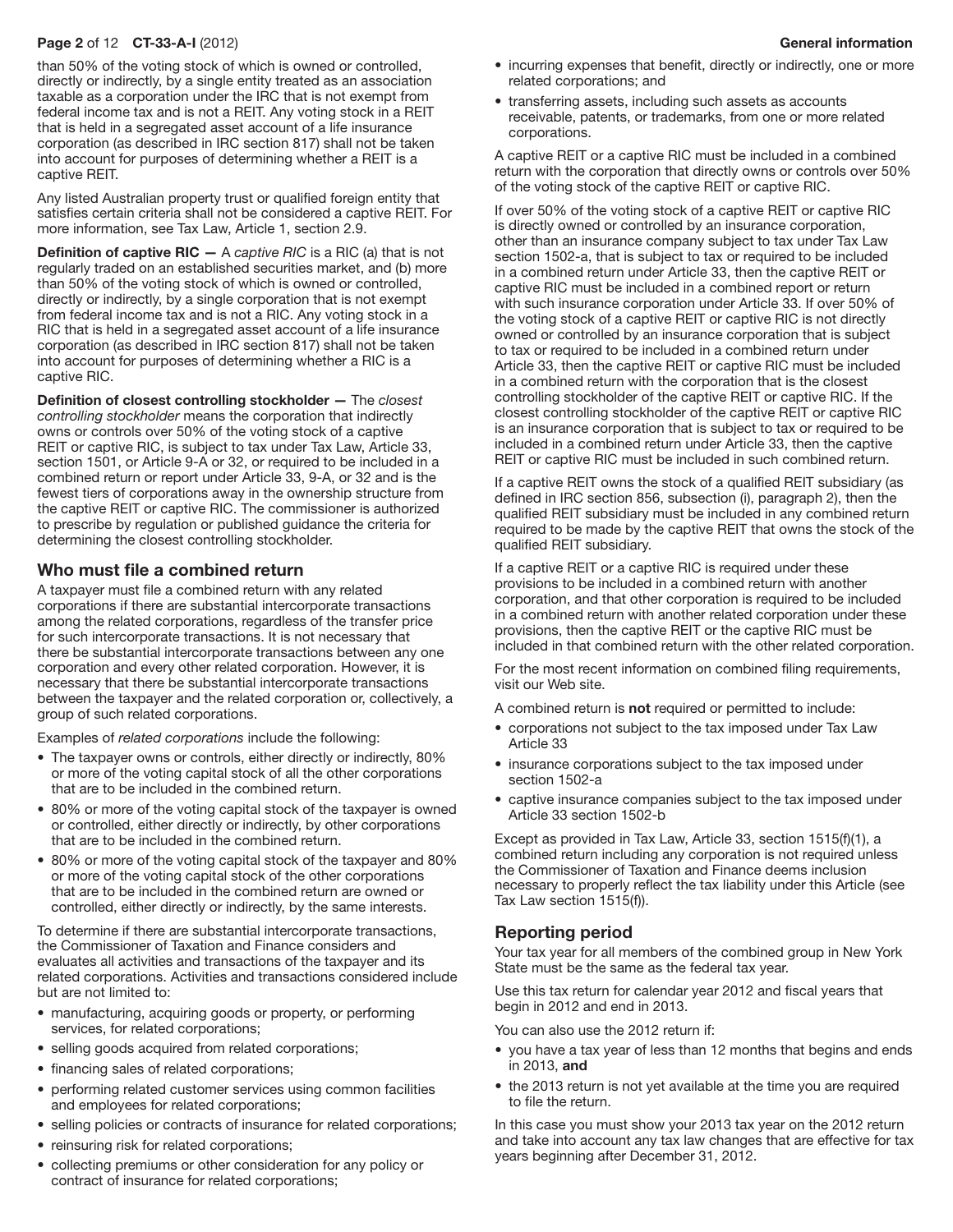All filers must complete the beginning and ending tax year boxes in the upper right corner on page 1 of the form.

## Which forms to file

Each member of the combined group, including the parent, must complete and sign Form CT-33-A/ATT, *Schedules A, B, C, D, and E – Attachment to Form CT-33-A.*

A combined group with more than one subsidiary must file Form CT-33-A/B, *Subsidiary Detail Spreadsheet*, which must include all the individual member information. The lines on this form are identical to the lines on Form CT-33-A; therefore separate line instructions are not needed.

If your New York State combined group is newly formed, you must complete Form CT-51, *Combined Filer Statement for Newly Formed Groups Only*. Follow the instructions on Form CT-51.

If your New York State combined group received Form CT-50, *Combined Filer Statement for Existing Groups*, you must verify its accuracy. Follow the instructions on Form CT-50.

Metropolitan transportation business tax (MTA surcharge)

Article 33 section 1505-a - Any insurance corporation taxable under Article 33 that does business, employs capital, owns or leases property, or maintains an office in the Metropolitan Commuter Transportation District (MCTD) must file Form CT-33-M, *Insurance Corporation MTA Surcharge Return,* and pay the MTA surcharge imposed by section 1505-a. The MCTD includes the counties of New York, Bronx, Kings, Queens, Richmond, Dutchess, Nassau, Orange, Putnam, Rockland, Suffolk, and Westchester. Corporations not doing business in the MCTD must disclaim liability for the tax surcharge by answering *No* to the question on page 1 of Form CT-33-A. They are not required to file Form CT-33-M.

#### When and where to file

File your return within 2½ months after the end of your reporting period. If you are reporting for the calendar year, file your return on or before March 15. If your filing date falls on a Saturday, Sunday, or legal holiday, then you must file your return on or before the next business day.

If you cannot meet this filing deadline, you may request a six-month extension of time by filing Form CT-5.3, *Request for Six-Month Extension to File (for combined franchise tax return, or combined MTA surcharge return, or both)*.

| Mail returns to:     | NYS CORPORATION TAX<br><b>PROCESSING UNIT</b><br><b>PO BOX 22038</b><br>ALBANY NY 12201-2038 |
|----------------------|----------------------------------------------------------------------------------------------|
| Also mail a copy to: | NYS DEPARTMENT OF FINANCIA                                                                   |

**AL SERVICES**  One Commerce Plaza Albany NY 12257

Private delivery services — See Publication 55, *Designated Private Delivery Services.*

## Exception for computerized returns

Form CT-33-A/B exception: If you wish, you may substitute a computer printout that replicates all the information requested on Form CT-33-A/B. You may reduce the printout to fit on 8½-by-11-inch paper. This exception applies to Form CT-33-A/B and not to Form CT-33-A or most other corporation tax forms. See *Use of reproduced and computerized forms* in Form CT-1.

## Amended return

If you are filing an amended return, mark an *X* in the *Amended return* box on the top of Form CT‑33‑A.

If you file an amended federal return, you must file an amended New York State return within 90 days (120 days if filing an amended combined return) thereafter.

For amended returns based on changes by the Internal

Revenue Service (IRS) — If any of the taxable income amounts listed here have been changed or corrected by a final determination of the Commissioner of Internal Revenue, you must file an amended return reflecting the federal changes within 90 days (120 days if filing an amended combined return) of the final federal determination. For a definition of final determination, see New York Codes, Rules, and Regulations (NYCRR), Title 20, section 6-1.3(b).

- Life insurance company taxable income (which includes, in the case of a stock life insurance company that has an existing policyholders' surplus account, the amount of direct and indirect distributions during the tax year to shareholders from such account)
- Taxable income of a partnership
- Taxable income or alternative minimum taxable income of any taxpayer

You must attach a copy of federal Form 4549, *Income Tax Examination Changes,* to your amended return.

For credits or refunds based upon carryback of a net operating loss (NOL) or operations loss - To claim a credit or refund resulting from the carryback of an NOL, an operations loss, or alternative net operating loss (ANOL) to a prior year, file an amended return within 90 days (120 days if filing an amended combined return) from the date of the document indicating approval of the federal refund or credit.

You must attach the following to your amended return:

- • federal claim Form 1139, *Corporation Application for Tentative Refund*, amended consolidated Form 1120-L, *U.S. Life Insurance Company Income Tax Return*, or amended consolidated Form 1120-PC, *U.S. Property and Casualty Insurance Company Return;*
- a copy of the New York State return for the loss year; and
- • proof of federal refund approval, *Statement of Adjustment to Your Account.*

For credits or refunds of corporation  $tax$  paid  $-$  To claim any refund type that requires an amended return, other than an NOL or operations loss carryback (see *For credits or refunds based upon carryback of a net operating loss (NOL) or operations loss),* file an amended New York State return for the year being amended and, if applicable, attach a copy of the claim form filed with the IRS and proof of federal refund approval, *Statement of Adjustment to Your Account.*

The amended return must be filed within three years of the date the original return was filed or within two years of the date the tax was paid, whichever is later. If you did not file an original return, you must make the request within two years of the date the tax was paid. However, a claim for credit or refund based on a federal change must be filed within two years from the time the amended return reporting the change or correction was required to be filed (see *For amended returns based on changes by the Internal Revenue Service (IRS)*). For additional limitations on credits or refunds, see Tax Law, Article 27, section 1087.

Erroneously paid or illegally or unconstitutionally imposed retaliatory taxes or other charges - If after exhaustion of all further judicial review, there is a final determination by competent authority that a refund or credit is due for retaliatory taxes or other charges imposed or assessed by another state, and a credit against New York State tax was allowed under Tax Law, Article 33, section 1511(c) for such taxes or charges, then the final determination, along with the amount to be refunded or credited, must be reported within 90 days of its issuance.

## Important identifying information

When preparing your corporation tax return, be sure to accurately complete the corporation's identifying information (employer identification number (EIN) and file number) including your current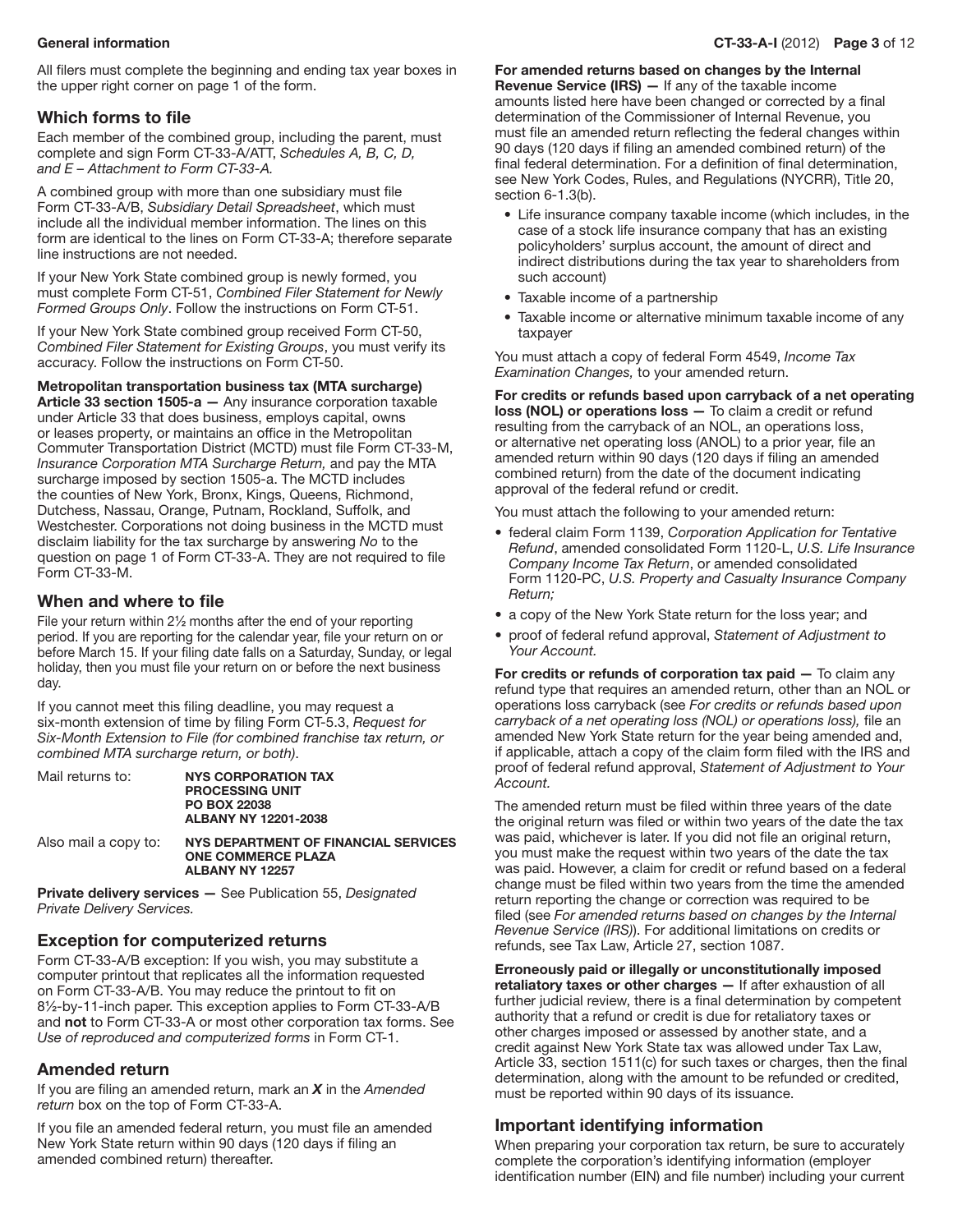address. Keep a record of your identifying information for future use. If you use a paid preparer or accounting firm, make sure they use your complete and accurate information when completing all your forms.

# **Signature**

The return must be certified by the president, vice president, treasurer, assistant treasurer, chief accounting officer, or other officer authorized by the taxpayer corporation.

The return of an association, publicly traded partnership, or business conducted by a trustee or trustees must be signed by a person authorized to act for the association, publicly traded partnership, or business.

If an outside individual or firm prepared the return, all applicable entries in the paid preparer section must be completed, including identification numbers (see *Paid preparer identification numbers* in Form CT-1). Failure to sign the return will delay the processing of any refunds and may result in penalties.

# Line instructions for Forms CT-33-A and CT-33-A/B

# General explanation

Form CT-33-A/ATT must be completed for each member of the combined group, including the parent, prior to completing Form CT-33-A and CT-33-A/B (if applicable). See *Instructions for Form CT-33-A/ATT, Schedules A, B, C, D, and E.*

Although the parent corporation is not necessarily the corporation that files Form CT-33-A, for purposes of this form the corporation responsible for filing this form is designated the *parent*. Any other corporations included in the combined form are designated *subsidiaries*.

Use Form CT-33-A to compute the combined tax. The parent reports its figures in column A *(Parent)* of Form CT-33-A.

If there is only one subsidiary included in the combined group, Form CT-33-A/B is not required. Report the subsidiary's amounts in column B *(Total subsidiaries)* of Form CT-33-A.

If there are two or more subsidiaries included in the combined group, the subsidiaries report their figures on Form CT-33-A/B. Form CT-33-A/B provides a column for each subsidiary. Add the columns on Form CT-33-A/B together, and transfer the amounts from the *Total*  column to column B *(Total subsidiaries)* of Form CT-33-A.

Add columns A and B on Form CT-33-A together and enter the subtotal in column C.

Enter in column D any intercorporate eliminations. Attach a list of any intercorporate eliminations for each corporation listed in the combined return. Subtract column D from the subtotal column in column C and enter the balance in column E *(Combined total)*.

The line instructions below are used for both Forms CT-33-A and CT-33-A/B. (Do not complete the shaded areas of these forms.)

Line A – Make your check or money order payable in United States funds. We will accept a foreign check or foreign money order only if payable through a United States bank or if marked *Payable in U.S. funds.*

## Computation of tax and installment payments of estimated tax

Line 7 - Do not include any premiums of unauthorized insurance corporations.

Line 9 — Do not include any premiums of unauthorized insurance corporations.

Line 10 — Enter the amount from line 8 or line 9, whichever is greater. Combined groups consisting only of unauthorized insurance corporations: Enter the amount from line 8.

Line 11a - Enter the amount of empire zone (EZ) and zone equivalent area (ZEA) tax credits claimed on line 115. These credits must be subtracted from the tax on line 10 and not from the tax on line 15.

Line 11b — Subtract line 11a from line 10 and enter the result on this line. The amount of EZ and ZEA tax credits claimed may not reduce the tax due on line 11b to less than the minimum tax of \$250.

Line 12 — Enter the number of subsidiaries included in the combined return (excluding foreign corporations not doing any insurance business in New York State and the corporation paying the combined tax) in the first box on this line, and multiply by the minimum tax of \$250.

Line 14 — Do not include any premiums of unauthorized insurance corporations.

Line 15 — Enter the tax determined under Tax Law section 1505(a)(2) (line 14) or the tax determined under sections 1501 and 1510 (line 13), whichever is less. Combined groups consisting only of unauthorized insurance corporations: Enter the amount from line 13.

Line 16 — Enter the amount of tax credits from line 116. A special rule applies to taxpayers claiming EZ and ZEA tax credits. See line 11a.

Line 19 — If line 17 is more than \$1,000, and you did not file Form CT-5.3, you must pay a mandatory first installment of estimated tax for the period following the one that is covered by this return. In all cases if your tax on line 17 is more than \$100,000, enter 40%(.40) of the tax shown on line 17.

If your combined group consists of:

- only authorized life insurance corporations and line 17 is \$1,000 or more, enter 40%(.40) of the tax shown on line 17.
- only unauthorized insurance corporations and line 17 is more than \$1,000, but less than or equal to \$100,000, enter 25%(.25) of the tax shown on line 17.
- both authorized life insurance corporations and unauthorized insurance corporations, and line 17 is more than \$1,000, but less than or equal to \$100,000, multiply that portion of line 17 that is attributable to unauthorized insurance corporations by 25%(.25) and multiply that portion of line 17 that is attributable to authorized life insurance corporations by 40%(.40). Add the result and enter the total amount.

Line 23 — Form CT-222, *Underpayment of Estimated Tax by a Corporation*, is filed by a corporation to inform the Tax Department that the corporation meets one of the exceptions to reduce or eliminate the underpayment of estimated tax penalty pursuant to Tax Law, Article 27, section 1085(d).

Line 24 – If you do not pay the tax due on or before the original due date (without regard to any extension of time for filing), you must pay interest on the amount of underpayment (line 17 minus line 21), from the original due date to the date paid. Exclude from the interest computation any amount shown on line 18 or 19, first installment of estimated tax for next period.

Line 25 — Compute additional charges for late filing and late payments on the amount of tax minus any payment made on or before the due date (with regard to any extension of time for filing) (line 17 minus line 21). Exclude from the penalty computation any amount shown on line 18 or 19.

- A. If you do not file a return when due or if the request for extension is invalid, add to the tax 5% per month up to 25% (section 1085(a)(1)(A)).
- B. If you do not file a return within 60 days of the due date, the addition to tax in item A above cannot be less than the smaller of \$100 or 100% of the amount required to be shown as tax (section 1085(a)(1)(B)).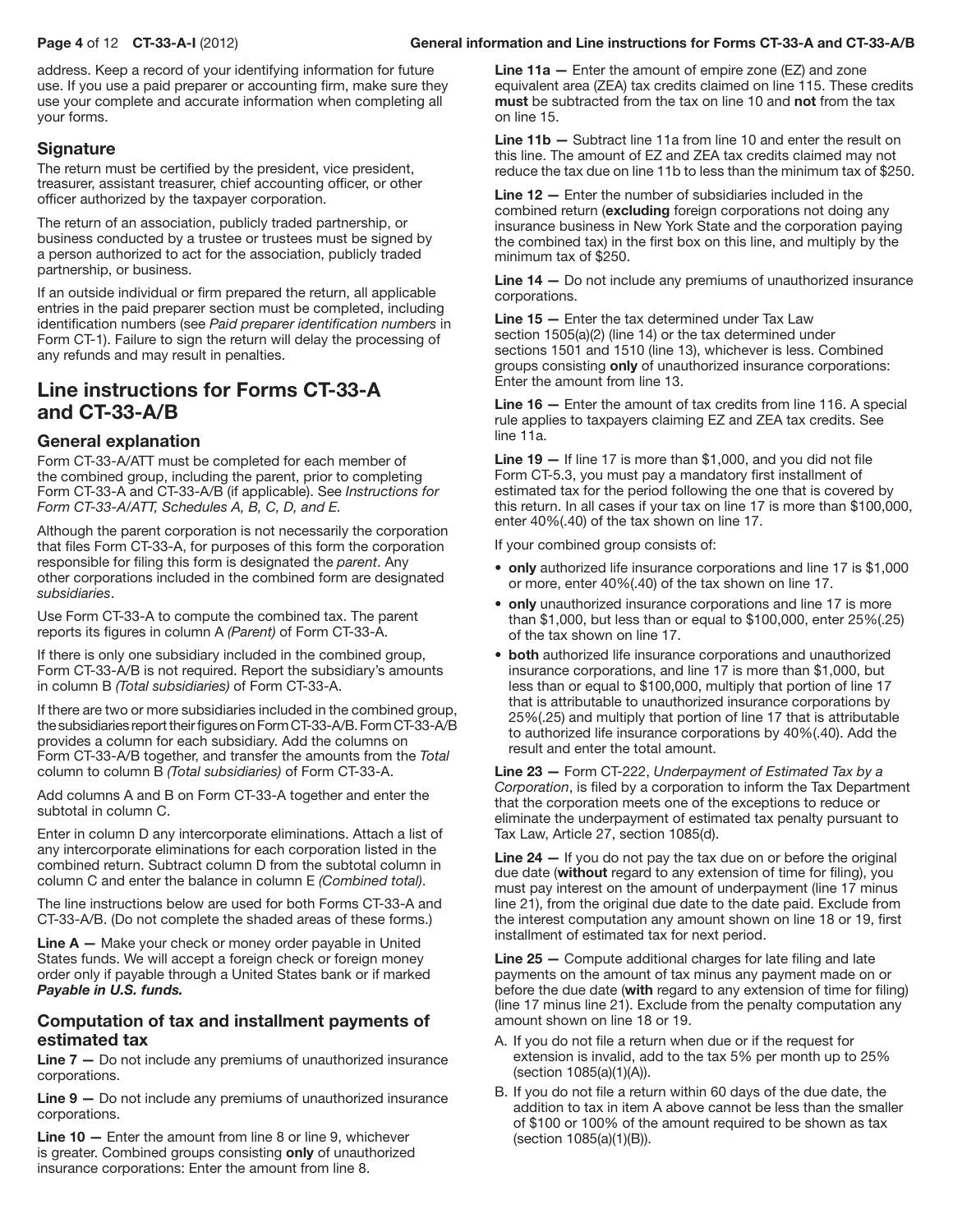#### Line instructions for Forms CT-33-A and CT-33-A/B CT-33-A and CT-33-A-I (2012) Page 5 of 12

- C. If you do not pay the tax shown on a return, add to the tax  $\frac{1}{2}\%$ per month up to 25% (section 1085(a)(2)).
- D. The total of the additional charges in items A and C above may not exceed 5% for any one month except as provided for in item B above (section 1085(a)).

If you think you are not liable for these additional charges, attach a statement to your return explaining reasonable cause for the delay in filing, payment, or both (section 1085).

Note: You may compute your penalty and interest by accessing our Web site, or you may call and we will compute the penalty and interest for you (see *Need help?*).

Lines 32a and 32b - If you request a refund of unused tax credits, enter the total amount on line 32a. If you request tax credits to be credited as an overpayment to next year's tax, enter the total amount on line 32b. Attach the appropriate tax credit forms.

## Schedule A — Computation of combined allocation percentage

A taxpayer doing business both inside and outside New York State may allocate its combined business and investment capital, combined ENI, and combined ENI plus compensation.

Compute the combined allocation percentage by adding the percentages of the taxpayer's premiums allocated to New York State (multiplied by nine) and payroll allocated to New York State, and dividing the total by 10. For both the numerator and denominator of the combined premium allocation percentage, the term *premium* includes all amounts received as consideration for insurance, reinsurance, and annuity contracts, including premium deposits, assessments, policy fees, membership fees, and all other compensation for such contracts. Include premiums received for a long‑term care insurance policy exempt under United States Code (USC) Title 5, Chapter 90, and premiums for federal group life insurance exempt under USC Title 5, Chapter 87, when computing the premium percentage.

Attach a separate schedule showing the computation of New York premiums included on lines 34 through 39.

Line 34 — Authorized life insurance corporations: Enter the total combined New York taxable premiums received from line 96, plus any additional premiums on these types of policies that were written, procured, or received in New York on business that cannot be specifically assigned as located or resident in any other state or states, that were not included on line 96 (attach schedules for such additional premiums). Do not include in this amount any separate costs assessed by the insurance corporation upon its policyholders. See Tax Law, Article 33, section 1504(b)(2)(A). Unauthorized insurance corporations: Follow all of these same line instructions as if you were required to complete line 96.

Line 35 — Enter the total ocean marine premiums written, procured, or received on property or risks located or resident in New York State, plus ocean marine premiums written within New York State on property or risks that cannot be specifically assigned as located or resident in any other state or country. See Tax Law section 1504(b)(2)(C).

Line 36 — Enter the total of premiums for annuity contracts and insurance for the elderly that are written, procured, or received on risks located or resident in New York State, and those premiums for annuity contracts and insurance for the elderly written, procured, or received in New York State, on business that cannot be specifically assigned as located or resident in any other state or states.

Line 37 — Enter the total New York premiums on reinsurance assumed from authorized companies. Include premiums allocated to New York State where the location of the risk cannot be determined and premiums from risks located in New York

State. Also include reinsurance premiums from unauthorized companies that relate to transactions authorized under Insurance Law section 2105 and that are subject to the premiums tax on excess-lines brokers under Insurance Law section 2118.

Include the amount from the parent's Form CT-33-A/ATT, line 1, in column A *(Parent)*. If there is only one subsidiary in the combined group, include the amount from its Form CT-33-A/ATT, line 1, directly in column B *(Total subsidiaries)*. If there is more than one subsidiary in the combined group, include the amount from Form CT-33-A/B, line 37 *(Total)*, in column B *(Total subsidiaries)*.

Line 39 — Enter the total amount of New York premiums included on line 38 that were ceded to other insurance companies.

Attach a separate schedule showing the computation of total premiums included on line 41.

Line 41 – You must report total premiums on a written or paid-for basis, consistent with the basis required by the annual statement filed with the Superintendent of Financial Services.

First, determine total gross premiums, deposit premiums, and assessments, minus returns thereon, on all policies, annuity contracts, certificates, renewals, policies subsequently canceled, and insurance and reinsurance executed, issued, or delivered on property or risks, including premiums for reinsurance assumed. Include only those special risk premiums written, procured, or received in New York State on risks located or resident in New York State.

From the total amount determined, deduct dividends on total premiums and premiums on reinsurance ceded. When computing the dividend deduction, include unused or unabsorbed portions of premium deposits paid or credited to policyholders, but not deferred dividends paid in cash to policyholders on maturing policies or cash surrender values.

Attach a separate schedule indicating how you computed the amounts shown on lines 44 and 45 and where these amounts are shown on the federal return.

Lines 44 and 45 - Enter total wages, salaries, personal service compensation, and commissions for the tax year of employees, agents, and representatives regularly connected with or working out of an office or place of business maintained within New York State, on line 44. It does not matter where the services were performed. Enter total wages, salaries, personal service compensation, and commissions for the tax year of all employees, agents, and representatives, on line 45. When computing the payroll percentage, include any commissions or personal service compensation derived from policies for a long-term care insurance policy under USC Title 5, Chapter 90, and from policies for federal group life insurance under USC Title 5, Chapter 87.

Line 48 - If the premiums factor is missing from line 42, the income allocation percentage is the payroll factor percentage on line 46. If the payroll factor is missing from line 46, the income allocation percentage is the premium factor percentage on line 42. A factor is missing if both its numerator and denominator are zero. If the numerator is zero and the denominator has a positive figure, the factor has an allocation value of 0% and is included in the computation of the allocation percentage.

## Schedule B — Computation and allocation of combined subsidiary capital

On a combined return, the tax is measured by the combined capital of all the corporations included in the return, including any captive REIT or captive RIC.

If corporations in the combined group have investments in or have received intercompany advances from other corporations in the combined group, eliminate all of these investments and advances before computing and allocating combined subsidiary capital.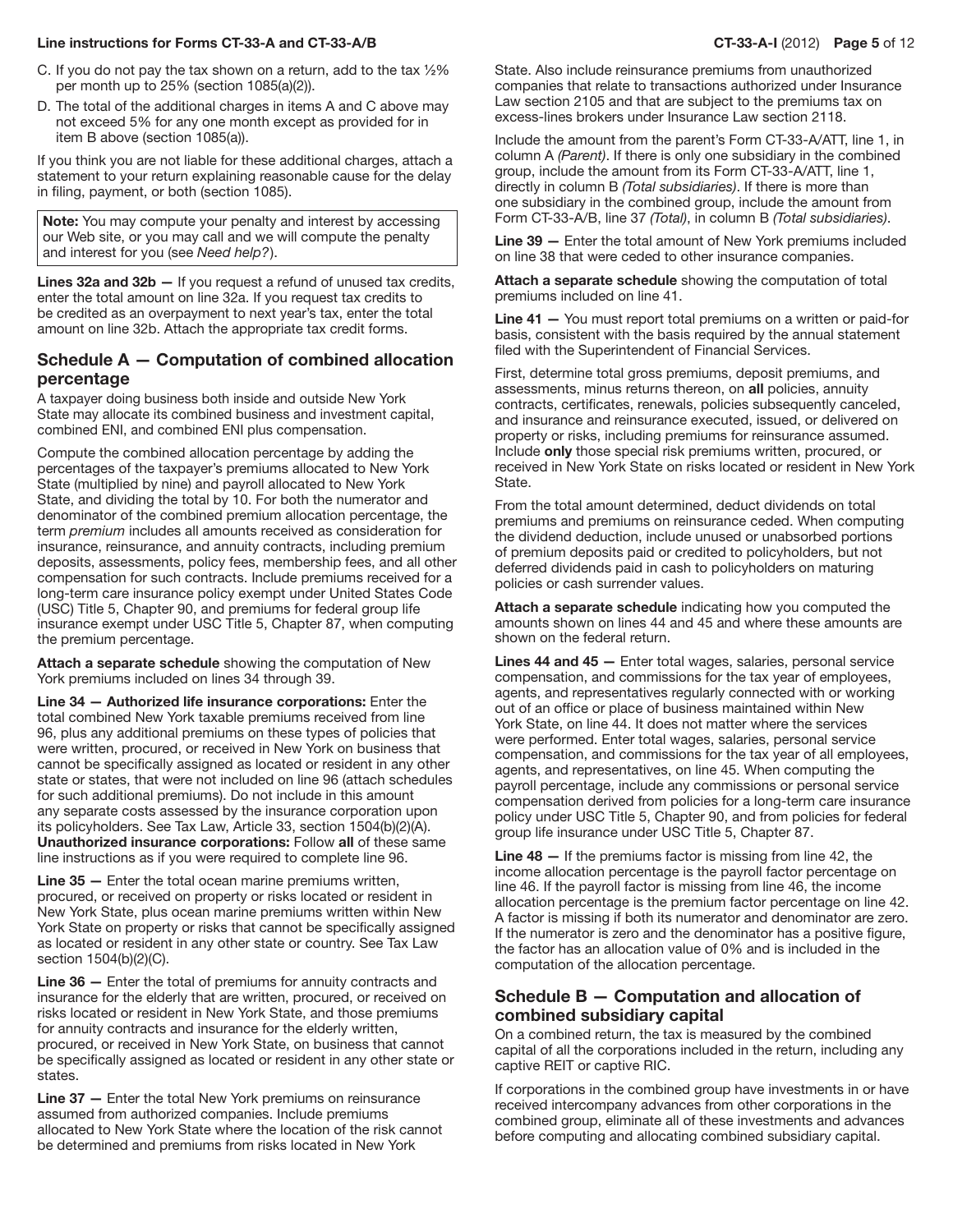Lines 49 through 52 — Obtain the amounts for Forms CT-33-A and CT-33-A/B as shown below.

| Line | Form CT-33-A,<br>column A (Parent),<br>and Form CT-33-A/B        | Form CT-33-A,<br>column B (Total subsidiaries)                                                 |
|------|------------------------------------------------------------------|------------------------------------------------------------------------------------------------|
| 49   | enter amount from<br>CT-33-A/ATT, line 2,<br>column <sub>C</sub> | 1. if only one subsidiary is filing, enter<br>amount from CT-33-A/ATT,<br>line 2, column C; or |
|      |                                                                  | 2. if more than one subsidiary, enter<br>amount from CT-33-A/B, line 49,<br>Total column       |
| 50   | enter amount from<br>CT-33-A/ATT, line 2,<br>column D            | 1. if only one subsidiary is filing, enter<br>amount from CT-33-A/ATT,<br>line 2, column D; or |
|      |                                                                  | 2. if more than one subsidiary, enter<br>amount from CT-33-A/B, line 50,<br>Total column       |
| 51   | enter amount from<br>CT-33-A/ATT, line 2,<br>column <sub>F</sub> | 1. if only one subsidiary is filing, enter<br>amount from CT-33-A/ATT.<br>line 2, column E; or |
|      |                                                                  | 2. if more than one subsidiary, enter<br>amount from CT-33-A/B, line 51,<br>Total column       |
| 52   | enter amount from<br>CT-33-A/ATT, line 3                         | 1. if only one subsidiary is filing, enter<br>amount from CT-33-A/ATT.<br>line 3: or           |
|      |                                                                  | 2. if more than one subsidiary, enter<br>amount from CT-33-A/B, line 52,<br>Total column       |

# Schedule C — Computation and allocation of combined business and investment capital

On a combined return, the tax is measured by the combined capital of all the corporations included in the return, including any captive REIT or captive RIC.

Before computing and allocating combined business and investment capital, eliminate intercompany stockholdings, intercompany bills, intercompany notes receivable and payable, and other intercompany indebtedness.

#### Page 6 of 12 CT-33-A-I (2012) Line instructions for Forms CT-33-A and CT-33-A/B

Lines 53, 54, 55, 57, and 61 — Obtain the amounts for Forms CT-33-A and CT-33-A/B as shown below.

| Line | Form CT-33-A,<br>column A (Parent),<br>and Form CT-33-A/B        | Form CT-33-A,<br>column B (Total subsidiaries)                                                    |
|------|------------------------------------------------------------------|---------------------------------------------------------------------------------------------------|
| 53   | enter amount from<br>CT-33-A/ATT, line 4,<br>column C            | 1. if only one subsidiary is filing, enter<br>amount from CT-33-A/ATT.<br>line 4. column C: or    |
|      |                                                                  | 2. if more than one subsidiary, enter<br>amount from CT-33-A/B, line 53,<br>Total column          |
| 54   | enter amount from<br>CT-33-A/ATT, line 5,<br>column C            | 1. If only one subsidiary is filing, enter<br>amount from CT-33-A/ATT,<br>line 5, column C; or    |
|      |                                                                  | 2. if more than one subsidiary, enter<br>amount from CT-33-A/B, line 54,<br>Total column          |
| 55   | enter amount from<br>CT-33-A/ATT, line 6,<br>column C            | if only one subsidiary is filing, enter<br>1.<br>amount from CT-33-A/ATT,<br>line 6, column C; or |
|      |                                                                  | 2. if more than one subsidiary, enter<br>amount from CT-33-A/B, line 55,<br>Total column          |
| 57   | enter amount from<br>CT-33-A/ATT, line 7,<br>column <sub>C</sub> | 1. if only one subsidiary is filing, enter<br>amount from CT-33-A/ATT,<br>line 7, column C; or    |
|      |                                                                  | 2. if more than one subsidiary, enter<br>amount from CT-33-A/B, line 57,<br>Total column          |
| 61   | enter amount from<br>CT-33-A/ATT, line 8,<br>column C            | 1. If only one subsidiary is filing, enter<br>amount from CT-33-A/ATT.<br>line 8, column C; or    |
|      |                                                                  | 2. if more than one subsidiary, enter<br>amount from CT-33-A/B, line 61,<br>Total column          |

Lines 53 and 55 — Attach copies of your *Annual Statement — Assets Schedule* reflecting admitted and nonadmitted assets for both the previous and current tax years.

Lines 57 and 61 — Attach copies of your *Liabilities, Surplus and Other Funds Schedule* from the *Annual Statement.*

## Schedule D — Computation and allocation of combined ENI

On a combined return, the tax is measured by the combined ENI of all corporations included in the return, including any captive REIT or captive RIC. In computing combined ENI, intercorporate dividends are eliminated. In the case of a captive REIT required to be included in a combined return, ENI means REIT taxable income as defined in IRC section 857, subdivision (b), paragraph 2 (as modified by section 858), plus the amount taxable under IRC section 857, subdivision (b), paragraph 3, subject to the modifications required by Tax Law, Article 33, section 1503.

In the case of a captive RIC required to be included in a combined return, ENI means investment company taxable income as defined in IRC section 852, subdivision (b), paragraph 2 (as modified by section 855), plus the amount taxable under IRC section 852, subdivision (b), paragraph 3, subject to the modifications required by Tax Law section 1503.

However, the deduction under the IRC for dividends paid by the captive REIT or captive RIC to any member of the affiliated group that includes the corporation that directly or indirectly owns over 50% of the voting stock of the captive REIT or captive RIC is not allowed. An affiliated group is defined in IRC section 1504, but without regard to the exceptions provided for in IRC section 1504, subsection (b).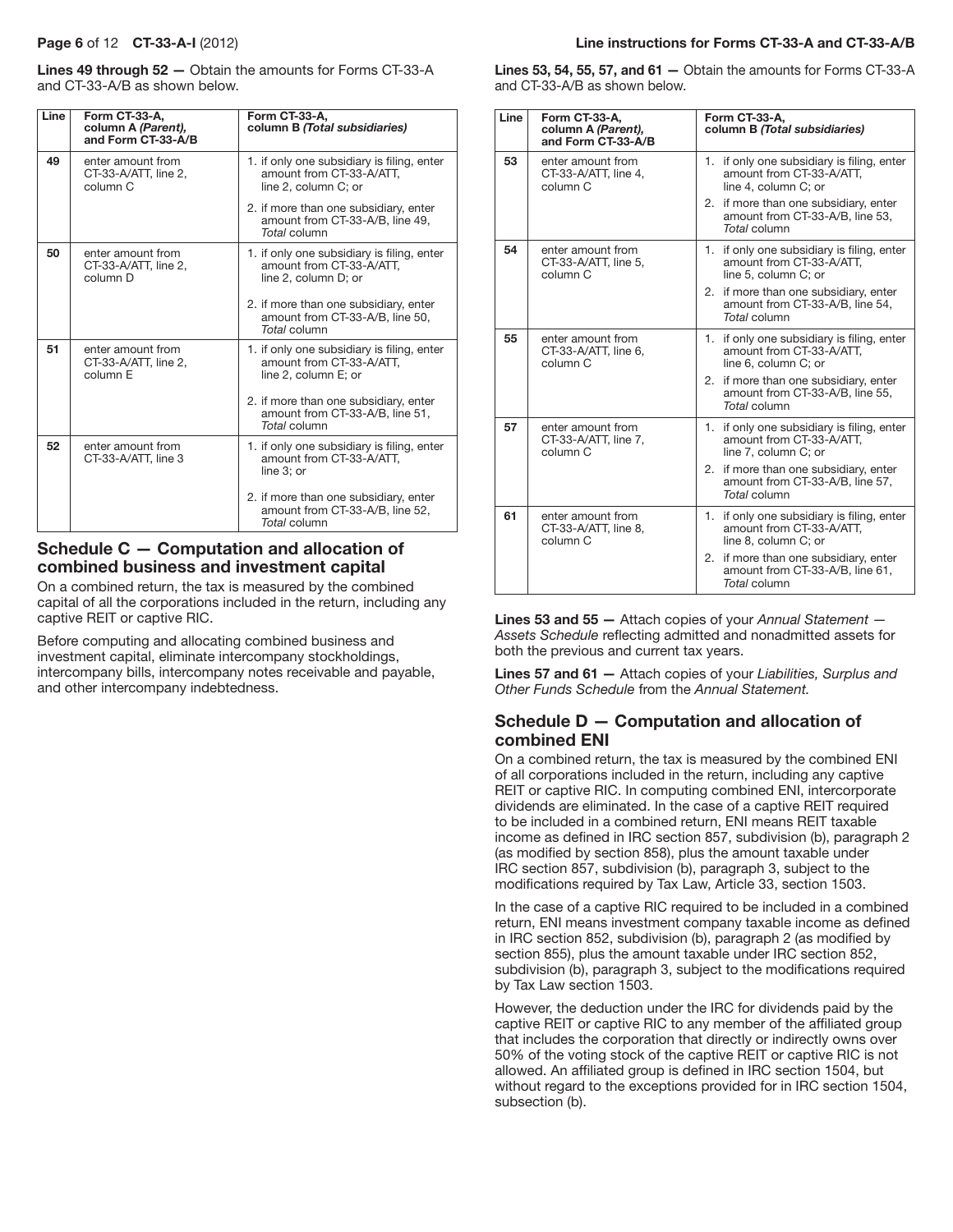#### Line instructions for Forms CT-33-A and CT-33-A/B CT-33-A-I (2012) Page 7 of 12

Line 64 — Enter the amount of life insurance company taxable income (LICTI) (including, in the case of a stock life insurance company, distributions to shareholders from an existing policyholder's surplus account), plus the operations loss deduction included in LICTI as reported to the U.S. Treasury Department for the tax year. Corporations filing federal Form 1120-PC must enter the total of taxable income per Schedule A, plus any NOL included in taxable income as reported to the U.S. Treasury Department for the tax year. Corporations having an amount of excess inclusion as a result of having a residual interest in a real estate mortgage investment conduit (REMIC), must properly reflect this income in federal taxable income (FTI). Corporations exempt from federal income tax but subject to tax under Article 33 must enter the taxable income that would have been required to be reported to the U.S. Treasury Department.

A captive REIT enters REIT taxable income as defined in IRC section 857(b)(2), as modified by IRC section 858, plus the amount taxable under IRC section 857(b)(3). It also includes the disallowed deduction for dividends that it paid to any member of the affiliated group that includes the corporation that directly or indirectly owns over 50% of the voting stock of the captive REIT.

A captive RIC enters investment company taxable income as defined in IRC section 852(b)(2), as modified by IRC section 855, plus the amount taxable under IRC section 852(b)(3). It also includes the disallowed deduction for dividends that it paid to any member of the affiliated group that includes the corporation that directly or indirectly owns over 50% of the voting stock of the captive RIC.

Enter in the first entry box of line 64 the total amount of all captive REIT and captive RIC disallowed dividends paid deductions for the combined group that are being included on line 64.

#### Additions

Line 66 — Enter all interest and dividend income, received or accrued, that was exempt from federal income tax and not included in line 64, minus interest expense, bond premium amortization, and other ordinary and necessary expenses, paid or incurred, attributable to this income.

Line 67 — Enter interest paid or accrued on indebtedness directly or indirectly owed to any stockholder (including subsidiaries of a corporate stockholder) or members of his or her immediate family that own more than 5% of the issued capital stock of the taxpayer. *Immediate family* includes brothers and sisters of whole or half blood, spouse, ancestors, and descendants. If no such interest was paid or accrued, enter *0*.

Line 68 — Enter the amount from Form CT-33-A/ATT, line 10, in column A *(Parent)*. If there is more than one subsidiary in the combined group, enter the amount from Form CT-33-A/B, line 68 *(Total),* in column B *(Total subsidiaries)*. If there is only one subsidiary in the combined group, enter the amount directly from Form CT‑33‑A/ATT, line 10, in column B *(Total subsidiaries)*.

Line 69 — Enter capital losses from sales and exchanges of subsidiary capital, other losses and bad debts, interest expense (direct or indirect), foreign taxes, and any carrying charge attributable to subsidiary capital deducted in computing FTI.

Line 70 — Enter the amount of New York State franchise taxes, including MTA surcharge, imposed by Article 33 and deducted on your federal return.

**Line 71**  $-$  Enter any amount claimed as a deduction in computing FTI solely as a result of an election made under the provision of IRC section 168(f)(8) (safe harbor lease, as it was in effect for agreements entered into before January 1, 1984).

Line 72 – Enter any amount you would have been required to include in the computation of FTI had you not made the election permitted by the provisions of IRC section 168(f)(8) (safe harbor lease, as it was in effect for agreements entered into before January 1, 1984).

Line 73 — Use this line if :

- The corporation claims the federal accelerated cost recovery system/modified accelerated cost recovery system (ACRS/MACRS) deduction for property placed in service either in or outside New York State after 1980, in tax periods beginning before 1985; or
- The corporation claims the federal ACRS/MACRS deduction for property placed in service outside New York State in tax periods beginning after 1984, and before tax periods beginning in 1994, and the corporation made the election to continue using the IRC section 167 depreciation modification for the property (see TSB‑M‑99(1)(C)), *New York Depreciation Deduction for Property Placed in Service Outside New York State in Tax Years 1985 – 1993;* or
- The corporation claims a 30%/50%/100% federal special depreciation deduction under IRC section 168(k) for qualified property (excluding qualified resurgence zone property described in Tax Law, Article 9-A, section 208.9(q) or qualified New York liberty zone property described in IRC section 1400L(b)(2)) placed in service on or after June 1, 2003, in tax years beginning after December 31, 2002; or
- The corporation disposes this year of either ACRS/MACRS property, or property for which you claimed a 30%/50%/100% federal special depreciation deduction, and the New York State depreciation modifications applied to the property in any prior years.

If this line applies, enter the amount from Form CT‑399, *Depreciation Adjustment Schedule*, line 3, column E, or, if you disposed of certain property this year, use the amount from CT‑399, line 10, column A.

Line 74 – If you have any of the other additions to FTI listed below, enter the total amount of these additions and attach a list.

IRC section 199 deduction — Enter in the first entry box the total amount of the combined group's deduction for domestic production activities that is required to be added back under Tax Law section 1503(b)(2)(u) and that is included on line 74.

- A-1 The portion of the special additional mortgage recording tax claimed as a credit that was claimed as a deduction in arriving at FTI. The gain or loss on the sale of real property on which the special additional mortgage recording tax credit was claimed must be increased in the case of a gain, or decreased in the case of a loss, when any portion of the credit was also used in the basis for computing the federal gain.
- **A-2** Qualified emerging technology investments (QETI)  $-$  If you elected to defer the gain from the sale of QETI, then you must add to FTI the amount previously deferred when the reinvestment in the New York qualified emerging technology company that qualified you for that deferral is sold. See subtraction S-3 on line 83.
- A-3 Include the amount deducted from federal gross income on Form 1120-PC as a result of IRC section 847(1).
- A-4 Include the amount of unearned premiums on outstanding business at the end of the preceding tax year excluded from premiums earned as a result of IRC sections 832(b)(4)(B), 832(b)(7)(B)(i), and 832(b)(8)(A)(i).
- A-5 Include the difference between the amount of discounted unpaid losses at the end of the preceding tax year used in the computation of losses incurred as a result of IRC section 832(b)(5)(A), and the amount of unpaid losses at the end of the preceding tax year that would have been used in such computation if such losses were not discounted for federal income tax purposes. Provide a copy of the loss reserves discount summary schedule used to compute discounted unpaid losses from federal Form 1120-PC, and a copy of *Schedule P, Analysis of Losses and Loss Expenses, Part 1 Summary*, from the prior year's *Annual Statement*.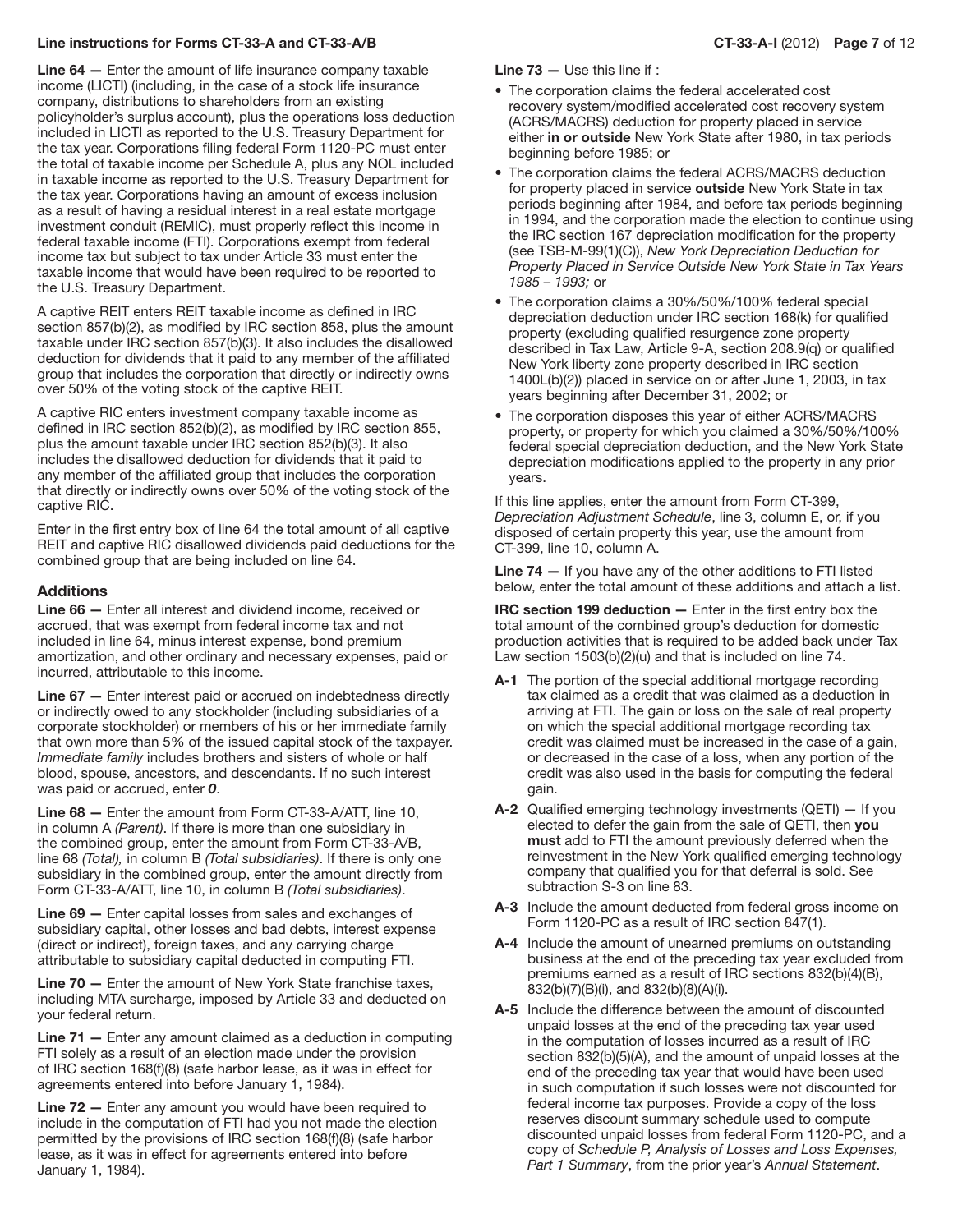- A-6 Include the amount of related member royalty payment required to be added back pursuant to Tax Law section 1503(b)(14), except where you are included in a combined return with a related member.
- A-7 If you are claiming an environmental remediation insurance credit, you must include on this line the amount of premiums paid for environmental remediation insurance and deducted in determining FTI, to the extent of the amount of the credit allowed under Tax Law, Article 1, section 23 and Article 33, section 1511(w).
- A-8 Include the amount of New York Article 23 Metropolitan Commuter Transportation Mobility Tax (MCTMT) that was deducted on your federal return.

#### **Subtractions**

Line 76 — Enter interest and dividend income from subsidiary capital, and capital gains from sales and exchanges of subsidiary capital. The interest, dividends, and capital gains amount used to calculate the deduction cannot exceed the amount used to compute FTI.

Line 77 — Enter 50% of the dividend income from corporations that are not subsidiaries. A life insurance company may enter only 50% of the company's share (IRC section 812(a)(1)) of all such dividend income.

Line 78 – Enter any income or gain from installment sales of real or personal property made before January 1, 1974, that was used to compute FTI.

Line 79 — The operations loss or NOL allowed as a deduction for New York State purposes is calculated on a combined basis; therefore, Form CT-33-A/B does not have a corresponding line 79. Enter New York State combined operations losses or NOLs. Attach a separate schedule providing details of both federal and New York State losses claimed.

In determining the operations loss or NOL of any given year, the following rules apply:

- Federal operations losses (IRC section 810) or NOLs (IRC section 172) must be adjusted in accordance with Article 33, section 1503(b).
- The operations losses incurred may be carried back as set forth in IRC section 810.
- For NOLs incurred, refer to IRC section 172 for carry back and carry forward periods.
- If you have elected for federal purposes to relinquish the carry back of an operations loss or NOL, you may not carry back an operations loss or NOL for state purposes, and you must submit a copy of your federal election.
- The New York State operations loss deduction or NOL deduction for any particular year is limited to the federal operations loss deduction (IRC section 810) or NOL deduction (IRC section 172) for that year.
- No deduction is allowed for an operations loss or NOL sustained during any year in which the corporation was not subject to tax under Article 33.

Line 80 — Enter any amount included in federal income solely as a result of an election made under the provisions of IRC section 168(f)(8) (safe harbor lease, as it was in effect for agreements entered into before January 1, 1984).

Line 81 - Enter any amount that you could have deducted from FTI had you not made an election under IRC section 168(f)(8) (safe harbor lease, as it was in effect for agreements entered into before January 1, 1984). For more information, see TSB-M-82(15)C, *1982 Legislation — Safe Harbor Leases*.

Line 82 — In place of the disallowed deduction entered on line 73, a New York State depreciation deduction is allowed under Article 33 sections 1503(b)(10), 1503(b)(14), 1503(b)(15),

# Page 8 of 12 CT-33-A-I (2012) Line instructions for Forms CT-33-A and CT-33-A/B

and 1503(b)(16). For more information, see the instructions for Form CT-399.

Use this line if:

- The corporation claims the federal ACRS/MACRS deduction for property placed in service either in or outside New York State after 1980, in tax periods beginning before 1985; or
- The corporation claims the federal ACRS/MACRS deduction for property placed in service outside New York State in tax periods beginning after 1984, and before tax periods beginning in 1994, and the corporation made the election to continue using the IRC section 167 depreciation modification for the property (see TSB‑M‑99(1)(C)); or
- The corporation claims a 30%/50%/100% federal special depreciation deduction under IRC section 168(k) for qualified property (excluding qualified resurgence zone property described in Tax Law, Article 9-A, section 208.9(q) or qualified New York liberty zone property described in IRC section 1400L(b)(2)) placed in service on or after June 1, 2003, in tax years beginning after December 31, 2002; or
- The corporation disposes this year of either ACRS/MACRS property, or property for which you claimed a 30%/50%/100% federal special depreciation deduction, and the New York State depreciation modifications applied to the property in any prior years.

If this line applies, enter the amount from Form CT‑399, line 3, column I, or, if you disposed of certain property this year, use the amount from CT‑399, line 10, column B.

Line 83 — Other subtractions:

- **S-1** Include the amount of wages disallowed under IRC section 280C in the computation of your FTI because you claimed a federal credit. Attach a copy of the appropriate federal credit form.
- **S-2** Interest deductions under section 1503(b)(3) to the extent not deducted on line 66.
- S-3 You may defer the gain on the sale of QETI that are held for more than 36 months and rolled over into the purchase of a QETI within 365 days. You must purchase replacement QETI within the 365-day period beginning on the date of sale. Gain is not deferred and must be recognized to the extent that the amount realized on the sale of the original QETI exceeds the cost of a replacement QETI. The gain deferral applies to any QETI sold on or after March 12, 1998, that meets the holding-period criteria. You must add back the gain deferred in the year the replacement QETI is sold.

 If you elect the gain deferral, deduct from FTI the amount of the gain deferral (to the extent the gain is included in FTI). If purchase of the replacement QETI within the 365‑day period occurs in the same taxable year as the sale of the original QETI, or in the following taxable year and before the date the corporation's franchise tax return is filed, take the deduction on that return. If purchase of the replacement QETI within the 365‑day period occurs in the following taxable year and on or after the date the corporation's franchise tax return is filed, you must file an amended return to claim the deduction. For more information, see pages 5 and 6 of TSB-M-98(7)C, *1998 Summary of Corporation Tax Legislative Changes*.

- S-4 Include the amount included in federal gross income as a result of IRC sections 847(5) and 847(6).
- S-5 Include the amount of unearned premiums on outstanding business at the end of the tax year included in premiums earned as a result of IRC sections 832(b)(4)(B), 832(b)(7)(B)(i), and 832(b)(8)(A)(i).
- S-6 Include the difference between the amount of discounted unpaid losses at the end of the tax year used in the computation of losses incurred as a result of IRC section 832(b)(5)(A), and the amount of unpaid losses at the end of the tax year that would have been used in such computation if such losses were not discounted for federal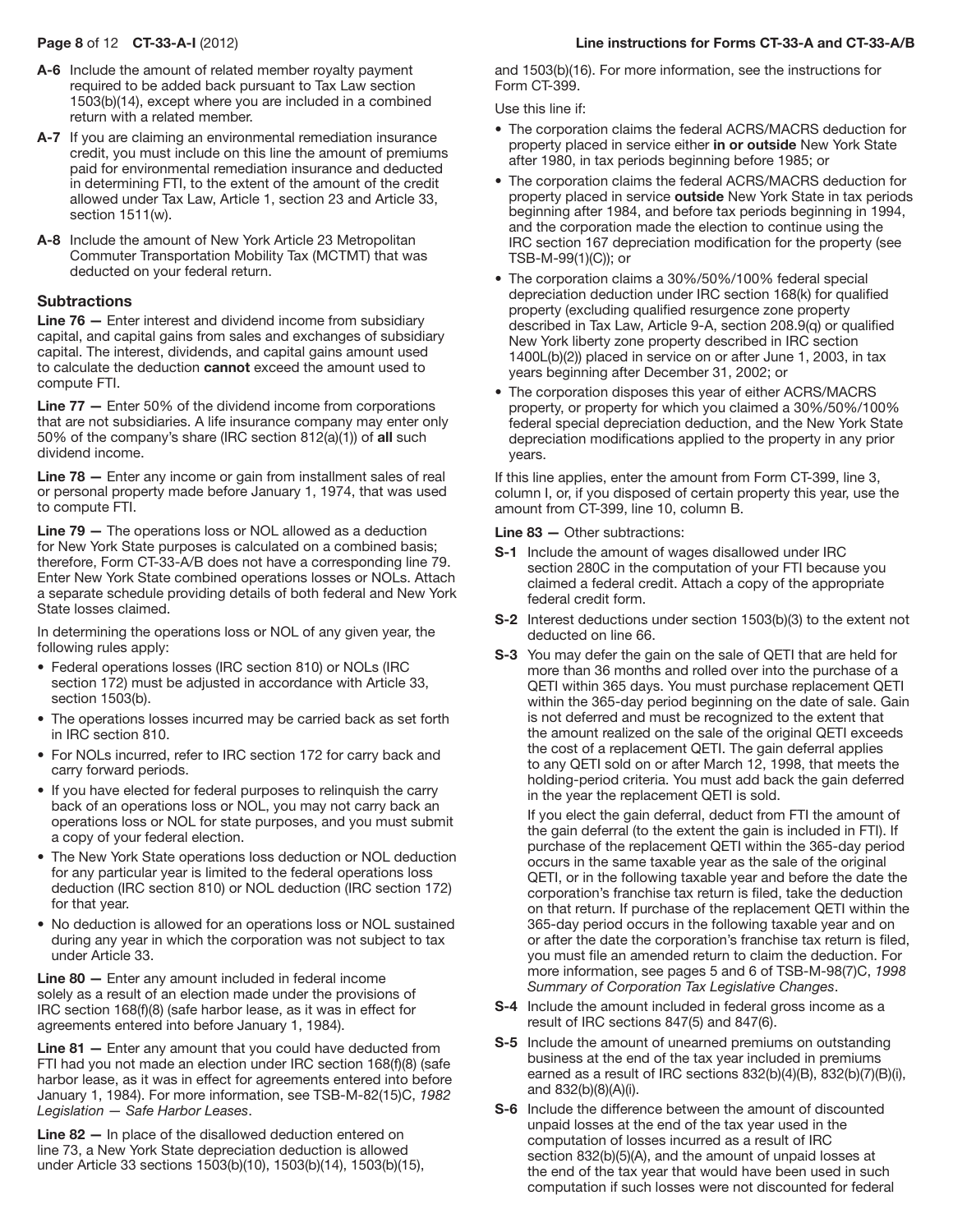#### Line instructions for Forms CT-33-A and CT-33-A/B CT-33-A-I (2012) Page 9 of 12

income tax purposes. Provide a copy of the loss reserves discount summary schedule used to compute discounted unpaid losses from federal Form 1120-PC, and a copy of *Schedule P, Analysis of Losses and Loss Expenses, Part 1 Summary*, from the current year's *Annual Statement*.

- S-7 Include the amount by which losses incurred were reduced as a result of IRC section 832(b)(5)(B).
- S-8 Victims or targets of Nazi persecution: Include the amount received (including accumulated interest) from an eligible settlement fund, or from an eligible grantor trust established for the benefit of these victims or targets, if included in your FTI. Do not include amounts received from assets acquired with such assets or with the proceeds from the sale of such assets (Tax Law, Article 1, section 13).
- S-9 Include the amount of related member royalty payment required to be subtracted pursuant to Tax Law section 1503(b)(14).
- S-10 Include the amount of any refund or credit of an overpayment of tax imposed under New York State Tax Law Article 23 or 33 that was properly included as income for federal income tax purposes, for which no exclusion or deduction was allowed in determining the taxpayer's ENI for any prior year.
- S-11 Enter in the first entry box the amount of refund of the qualified empire zone enterprise (QEZE) credit for real property taxes that is included in your LICTI or FTI and is being included on line 83.

#### Schedule E — Computation of alternative base

Line 87 — Enter the amount from Form CT-33-A/ATT, line 11, in column A (*Parent*). If there is more than one subsidiary in the combined group, enter the amount from Form CT-33-A/B, line 87 *(Total)*, in column B *(Total subsidiaries)*. If there is only one subsidiary in the combined group, enter the amount directly from Form CT‑33‑A/ATT, line 11, in column B *(Total subsidiaries)*.

Line 89 — Enter *15,000* (or a proportionate part if the return is for a period of less than one year).

#### Schedule F — Computation of combined premiums

An unauthorized insurance corporation is not subject to the additional premiums tax under section 1510 or the limitations under section 1505. Therefore, unauthorized insurance corporations do not include their premiums in Schedule F.

An authorized life insurance corporation subject to Tax Law Article 33 is subject to the additional premiums tax under section 1510, the limitation on tax under section 1505(a)(2), and the floor limitation on tax under section 1505(b). For more information on the floor limitation on tax, see TSB-M-03(9)C, *Summary of Insurance Corporation Tax Legislative Changes Enacted in 2003.*

Use this schedule to compute premiums due under Tax Law sections 1510, 1505(a)(2), and 1505(b), and transfer the combined total to the appropriate boxes on page 1. Report direct premiums on a written or paid-for basis, consistent with the basis required by the annual statement filed with the Superintendent of Financial Services. For purposes of this schedule, the term *premium* includes all amounts received as consideration for insurance or reinsurance contracts or contracts with HMOs for health services (except annuity contracts), including premium deposits, assessments, policy fees, membership fees, any separate costs by carriers assessed upon their policyholders, and all other consideration for such contracts.

*Taxable premiums* include gross direct premiums minus return premiums, reinsurance premiums, and dividends paid or credited.

Gross direct premiums - Include total gross premiums, deposit premiums and assessments, minus returns thereon, on all policies, certificates, renewals, policies subsequently canceled, and insurance and reinsurance executed, issued, or delivered on property or risks located or resident in New York State, and premiums written, procured, or received in New York State on

business that cannot be specifically allocated or apportioned and reported as taxable premiums or that have not been used as a measure of a tax on business of any other state or states. Also include special risk premiums written, procured, or received in New York State on risks located or resident in New York State. When computing taxable premiums under Tax Law section 1510, do not include premiums on annuity contracts, ocean marine insurance, and policies issued under Insurance Law section 4236. Also exempt from the tax on premiums are premiums on risks located outside the United States that were written, procured, or received in New York State, **except** for insurance written by foreign and alien title insurance corporations, and accident and health insurance.

Note: Gross direct premiums do not include any premiums that New York State cannot tax according to federal law (including premiums received for a long-term care insurance policy under USC Title 5, Chapter 90, and any premiums for federal group life insurance under USC Title 5, Chapter 87).

Line 101 – Life insurance corporations that received more than 95% of their premiums from annuity contracts, ocean marine insurance, and policies issued under Insurance Law section 4236, enter only the New York portion of the amount of such premiums that exceeds 95% of all premiums received, if applicable. Life insurance corporations receiving 95% or less of their premiums from annuity contracts, ocean marine insurance, and policies issued under Insurance Law section 4236, enter *0* on line 101.

#### Deductions from gross direct premiums

- Reinsurance premiums When computing gross direct premiums, you may deduct (1) reinsurance premiums, minus return premiums, that have been received by way of reinsurance from corporations or other insurers authorized to transact business in this state; and (2) reinsurance premiums assumed from unauthorized companies that relate to transactions authorized under Insurance Law section 2105, and that are subject to the premiums tax on excess-lines brokers under Insurance Law section 2118.
- Dividends paid or credited You may deduct dividends on direct premiums and unused or unabsorbed portions of premium deposits paid or credited to policyholders. This deduction does not include deferred dividends paid in cash to policyholders on maturing policies or cash surrender values.

## Schedule G — Computation of combined issuer's allocation percentage

Complete this schedule by entering combined New York gross direct premiums on line 103 and combined total gross direct premiums on line 104, as reported in your annual statement filed with the Superintendent of Financial Services for the tax year.

Tax Law section 1085(a) provides for a penalty of \$500 for failure to provide information needed to compute your issuer's allocation percentage.

Lines 106 through 114  $-$  Composition of prepayments  $-$  If you need more space, write *see attached* in this section and attach a separate sheet showing all relevant prepayment information. Transfer the total shown on the attached sheet to line 21.

Line 111 – Include overpayment credited from prior years. You may also include from last year's return any amount of refundable tax credits you chose to be credited as an overpayment.

## Summary of tax credits claimed against current year's franchise tax

See instructions for lines 11a and 16.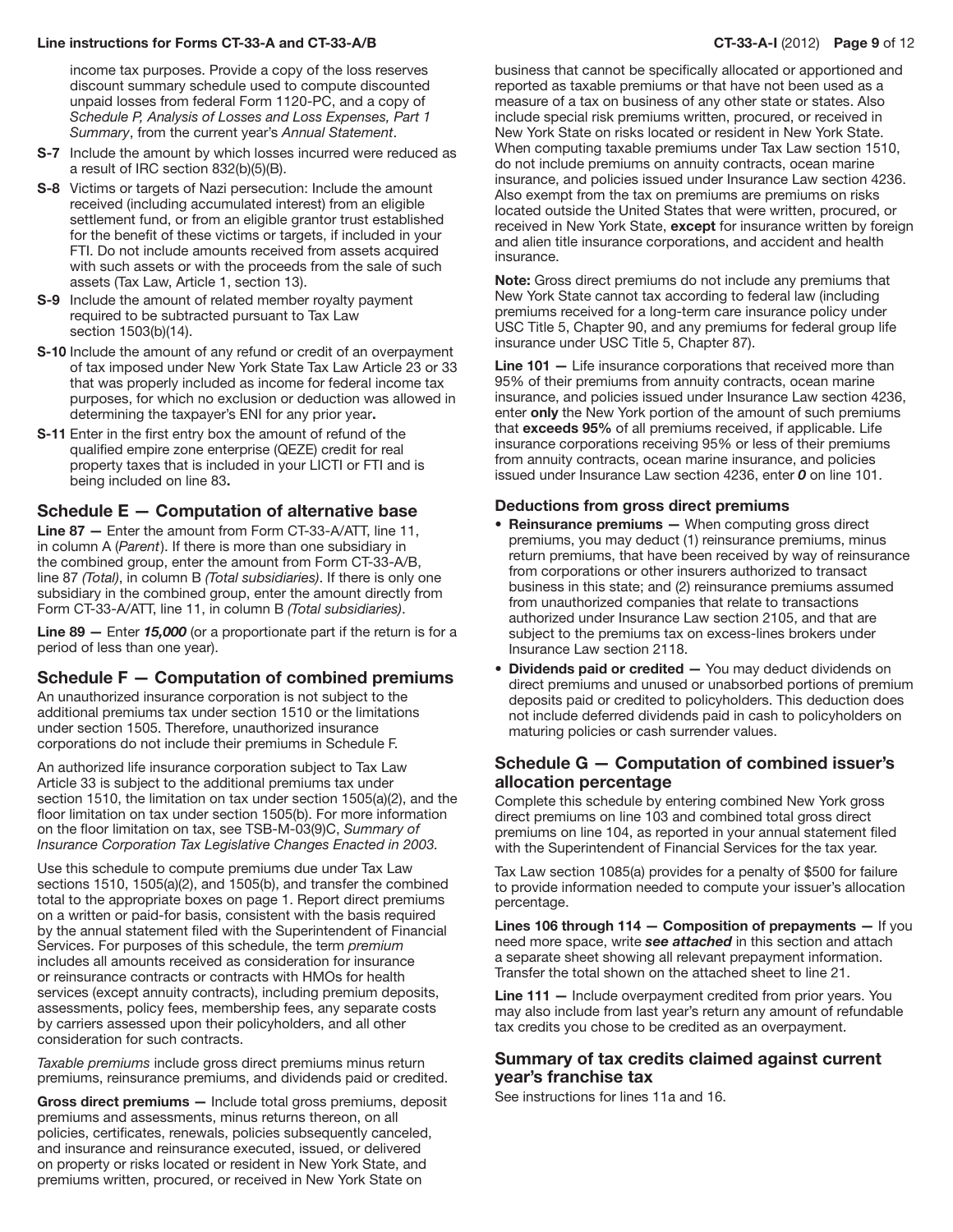#### Page 10 of 12 CT-33-A-I (2012) Line instructions for Forms CT-33-A and CT-33-A/B and Instructions for Form CT-33-A/ATT

Ordering of credits - You must apply tax credits under Article 33 in the following order:

- 1. EZ capital tax credit
- 2. EZ and ZEA wage tax credits
- 3. Noncarryover credits that are not refundable
- 4. Carryover credits that are of limited duration
- 5. Carryover credits that are of unlimited duration
- 6. Refundable credits

Line 115 — Enter the total EZ and ZEA tax credits (EZ capital tax credit, EZ and ZEA wage tax credits) claimed that were used to reduce the tax. The amount of these credits may not reduce the tax to less than the \$250 minimum tax. Enter in the appropriate boxes the total amount of the EZ and ZEA tax credits claimed. If you are required to recapture the EZ capital tax credit that was allowed in a previous reporting period, and the result is a negative credit amount on your credit form, enter this negative amount using a minus (-) sign in the applicable box.

Fire insurance premiums tax credit – Credit for taxes on premiums for any insurance on loss or damage by fire under Insurance Law sections 9104 and 9105, or under the charters of the cities of Buffalo or New York. These taxes must have been paid or accrued during the tax year covered by this return. The credit is limited to the amount reported on line 15 minus the credits mentioned above. The credit cannot be carried over to any other year. Attach the *Report of Premiums*, including *Supplementary Schedules I and II*, when claiming this credit.

Retaliatory tax credits — Attach Form CT-33-R, *Claim for Retaliatory Tax Credits*. Do not claim the MTA surcharge retaliatory tax credit on Form CT-33-R.

Do not send the documentation for the retaliatory tax credit (retaliatory prints) with your return. Send the documentation to:

#### NYS TAX DEPARTMENT I/FDAB - AUDIT 9 W A HARRIMAN CAMPUS ALBANY NY 12227

Other credits — Enter in the *Other credits* box any credits being claimed on line 16 that are not specifically listed on Form CT-33-A above line 116 and attach the appropriate form(s).

Line 116 — Enter the total tax credits claimed, excluding the EZ and ZEA tax credits claimed on line 115, that were used to reduce the tax due. Generally, these credits may not reduce the tax below the combined minimum tax. However, the retaliatory tax credits and the fire insurance premiums tax credit may further reduce the tax due to zero. Enter in the appropriate boxes the total amount of each tax credit claimed. If you are required to recapture a tax credit that was allowed in a previous reporting period, and the result is a negative credit amount on your credit form, enter this negative amount using a minus (-) sign in the applicable box.

Line 117 — Enter the total amount of refund eligible tax credits claimed on line 116. The retaliatory tax credits, QEZE real property tax credit, excelsior jobs credit program, the brownfield redevelopment tax credit, the remediated brownfield credit for real property taxes, the environmental remediation insurance credit, the security officer training tax credit, the investment tax credit (ITC) for financial services industry (if a qualified new business), the economic transformation and facility redevelopment program tax credit, and the Empire State jobs retention program credit are the only refund eligible credits under Article 33.

# Instructions for Form CT-33-A/ATT Schedules A, B, C, D, and E

# Schedule A — Allocation of reinsurance premiums when location of risks cannot be determined

Complete this schedule to allocate reinsurance premiums to New York State when the location or residence of the property or risks

covered by the reinsurance cannot be determined. Complete this schedule for premiums assumed from authorized companies.

Column C — Enter the percentage each ceding corporation's New York premiums bear to its total premiums for the preceding tax year (reinsurance allocation percentage). You may obtain this percentage from tax service publications or by calling the Corporation Tax Information Center (see *Need help?*). If the ceding corporation did not do business in New York State during the preceding year and therefore did not file a New York State tax return, the percentage is zero.

# Schedule B — Computation and allocation of subsidiary capital

**Subsidiary capital**  $-$  A subsidiary is a corporation of which over 50% of the voting stock is owned by the taxpayer. The term *subsidiary capital* means all investments in the capital stock of subsidiary corporations, plus all indebtedness from subsidiary corporations (other than accounts receivable acquired in the ordinary course of trade or business for services rendered, or for sales of property held primarily for sale to customers). When computing the amount of indebtedness owed to the taxpayer by its subsidiaries, consider each subsidiary separately. Loans and advances from the parent to the subsidiary may be offset by loans and advances from the same subsidiary to the parent, but may not be reduced to less than zero. Loans and advances from a subsidiary to the parent may not offset the parent's investment in the stock of the subsidiary, or offset loans and advances from the parent to any other subsidiary.

This indebtedness, whether or not evidenced by bonds or other written instruments, qualifies as subsidiary capital as long as the subsidiary does not claim and deduct the interest for the purpose of taxation under any article of the New York State Tax Law.

Column C — Average fair market value — Enter the average fair market value of each item of subsidiary capital listed in column A. The *fair market value* of an asset is the price (without deduction of any encumbrance) at which a willing seller will sell and a willing buyer will buy. The fair market value, on any date, of stocks, bonds, and other securities regularly traded on an exchange or in the over-the-counter market is the mean between the highest and lowest selling prices on that date. Average value is generally computed quarterly if your usual accounting practice permits it. However, you may use a more frequent basis such as monthly, weekly, or daily. If your usual accounting practice does not permit a quarterly or more frequent computation of the average value of assets, you may use a semiannual or annual computation if no distortion of average fair market value results.

#### Column D — Average value of current liabilities attributable to subsidiary capital — Each item of

subsidiary capital must be reduced by any liabilities of the taxpayer (parent), payable by their terms on demand or not more than one year from the date incurred. These liabilities do not include loans or advances outstanding for more than a year, as of any date during the year covered by the return.

Column F — Issuer's allocation percentage — Enter the percentage of the entire capital or the issued capital stock or the gross direct premiums or net income of each issuing corporation allocable to New York State as determined on the corporation's New York State tax return for the preceding tax year. If the issuing corporation did not do business in New York State during the preceding year and therefore did not file a New York State tax return, the percentage is zero.

Issuer's allocation percentages are available on the Tax Department's Web site and from many online and printed tax services. You may also call to obtain up to three issuer's allocation percentages (see *Need help?*).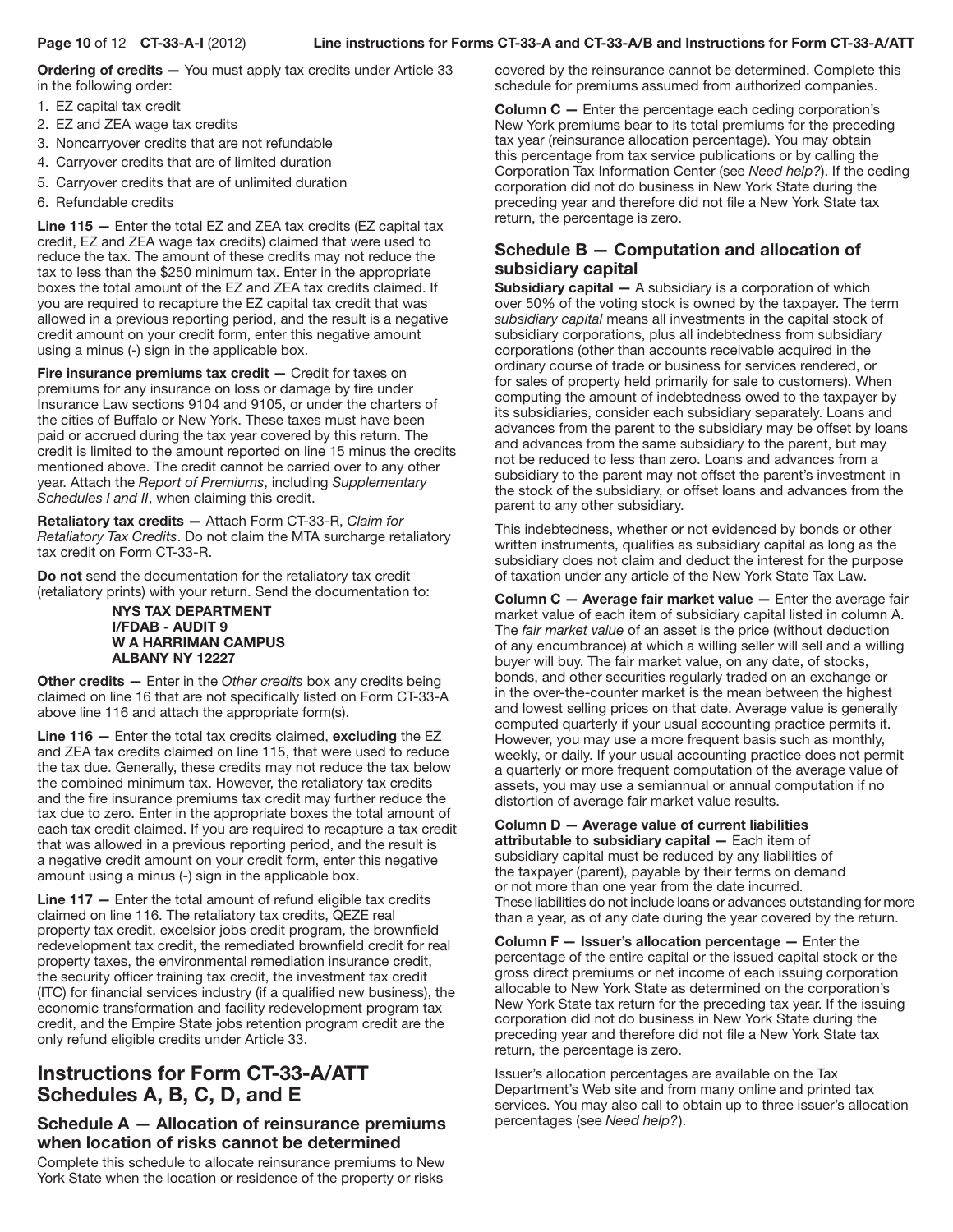# Schedule C — Computation of business and investment capital

Definition of total capital — *Total capital* is the average fair market value of all the corporation's assets, minus its average current liabilities.

Valuation of capital — *Business and investment capital* is total capital minus subsidiary capital. It does not include assets held to maintain reserves of an insurance corporation as required under Insurance Law sections 1303, 1304, and 1305. In computing business and investment capital you are normally required to value assets at fair market value. But in valuing real and tangible personal property, you may elect to substitute book values for these assets (that is, the value established and regularly kept on the books of the company). If you make this election you must so indicate on each return. Once you have made the election, it is binding for all subsequent tax years and cannot be changed without prior permission. You must value stocks, bonds, and other securities at fair market value.

Average fair market value — The *fair market value* of an asset is the price (without deduction of any encumbrance) at which a willing seller will sell and a willing buyer will buy. The fair market value, on any date, of stocks, bonds, and other securities regularly traded on an exchange or in the over-the-counter market is the mean between the highest and lowest selling prices on that date. Average value is generally computed quarterly if your usual accounting practice permits it. However, you may use a more frequent basis such as monthly, weekly, or daily. If your usual accounting practice does not permit a quarterly or more frequent computation of the average value of assets, you may use a semiannual or annual computation if no distortion of average fair market value results.

Line 4 — Total assets — Insurance corporations: Enter the total assets from the annual statement balance sheet. Captive **REIT and captive RIC:** Enter the total assets from federal Form 1120-REIT or federal Form 1120-RIC balance sheet.

Line 7 - Current liabilities - Include only liabilities maturing in one year or less from the date originally incurred. Do not include loans or advances outstanding for more than a year as of any date during the year covered by this return, notes payable that are renewed from year to year, or the current portion of a long-term liability. Do not include reserves required under New York State Insurance Law sections 1303, 1304, and 1305. Use the same method of averaging used to determine average fair market value of assets.

# Schedule D — Computation of adjustment for gains or losses on disposition of property acquired before January 1, 1974

Tax Law, Article 33, section 1503(b)(5) details the adjustments you must make when reporting the gain or loss from sale or exchange of property acquired before January 1, 1974.

**Columns B, D, and F**  $-$  Enter the amounts used in computing FTI.

Column C — The *fair market price or value* is the price at which a willing seller will sell and a willing buyer will buy.

#### Column E

- If both the amounts entered in columns B and C are less than the amount entered in column D, a New York gain is realized. Enter in column E the difference between column D and the higher of column B or C.
- If both the amounts entered in columns B and C are more than the amount entered in column D, a New York loss is sustained. Enter in column E (with a minus (-) sign) the difference between column D and the lower of column B or C.
- $\bullet$  If only one of the amounts entered in column B or C is more than the amount entered in column D, no New York gain is realized. Enter *0* in column E.
- If only one of the amounts entered in column B or C is less than the amount entered in column D, no New York loss is sustained. Enter *0* in column E.